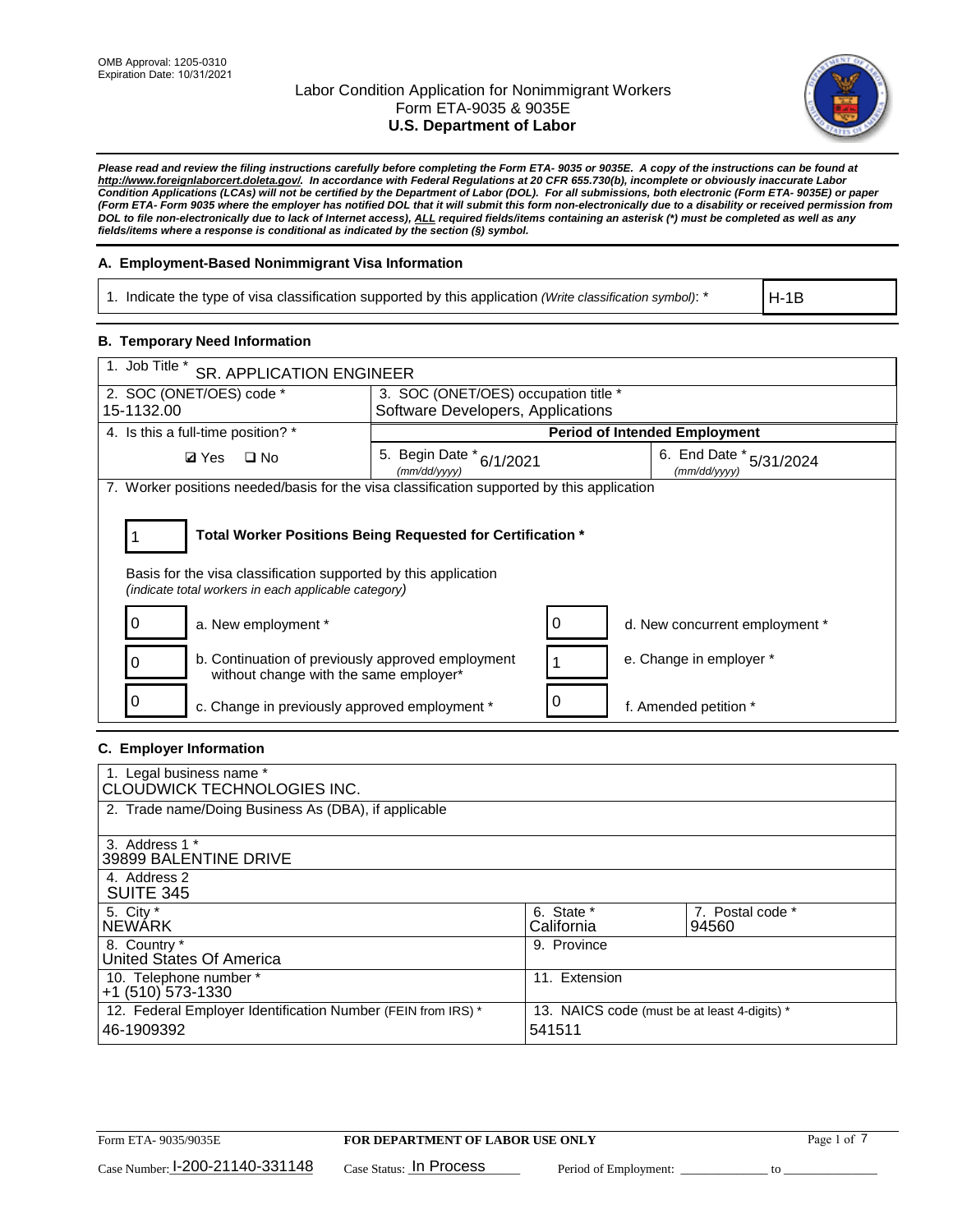

# **D. Employer Point of Contact Information**

**Important Note**: The information contained in this Section must be that of an employee of the employer who is authorized to act on behalf of the employer in labor certification matters. The information in this Section must be different from the agent or attorney information listed in Section E, unless the attorney is an employee of the employer.

| 1. Contact's last (family) name *                   | 2. First (given) name * |                          | 3. Middle name(s)         |
|-----------------------------------------------------|-------------------------|--------------------------|---------------------------|
| <b>CHHABRA</b>                                      | <b>MANINDER</b>         |                          | <b>SINGH</b>              |
| 4. Contact's job title *<br>CHIEF EXECUTIVE OFFICER |                         |                          |                           |
| 5. Address 1 *<br>39899 BALENTINE DRIVE             |                         |                          |                           |
| 6. Address 2<br><b>SUITE 345</b>                    |                         |                          |                           |
| 7. City *<br><b>NEWÁRK</b>                          |                         | 8. State *<br>California | 9. Postal code *<br>94560 |
| 10. Country *<br>United States Of America           |                         | 11. Province             |                           |
| 12. Telephone number *                              | Extension<br>13.        | 14. E-Mail address       |                           |
| +1 (510) 573-1330                                   |                         | MANI@CLOUDWICK.COM       |                           |

# **E. Attorney or Agent Information (If applicable)**

**Important Note**: The employer authorizes the attorney or agent identified in this section to act on its behalf in connection with the filing of this application.

| 1. Is the employer represented by an attorney or agent in the filing of this application? *<br>If "Yes," complete the remainder of Section E below. |                                 |               |                          |                               |                   | <b>Ø</b> Yes<br>$\square$ No                         |
|-----------------------------------------------------------------------------------------------------------------------------------------------------|---------------------------------|---------------|--------------------------|-------------------------------|-------------------|------------------------------------------------------|
| 3. First (given) name $\S$<br>2. Attorney or Agent's last (family) name §                                                                           |                                 |               |                          |                               | 4. Middle name(s) |                                                      |
| AHLUWALIA                                                                                                                                           | <b>INDERJIT</b><br><b>SINGH</b> |               |                          |                               |                   |                                                      |
| 5. Address 1 §<br><b>1871 THE ALAMEDA</b>                                                                                                           |                                 |               |                          |                               |                   |                                                      |
| 6. Address 2<br>SUITE 333                                                                                                                           |                                 |               |                          |                               |                   |                                                      |
| 7. City §<br>SAN JOSE                                                                                                                               |                                 |               | 8. State §<br>California |                               | 95126             | 9. Postal code §                                     |
| 10. Country §<br>United States Of America                                                                                                           |                                 |               | 11. Province             |                               |                   |                                                      |
| 12. Telephone number §                                                                                                                              |                                 | 13. Extension |                          | 14. E-Mail address            |                   |                                                      |
| +1 (408) 981-7696                                                                                                                                   |                                 |               |                          | INDER@AHLUWALIA-FIRM.COM      |                   |                                                      |
| 15. Law firm/Business name §                                                                                                                        |                                 |               |                          | 16. Law firm/Business FEIN §  |                   |                                                      |
| THE AHLUWALIA FIRM                                                                                                                                  |                                 |               |                          | 26-2910905                    |                   |                                                      |
| 17. State Bar number (only if attorney) §                                                                                                           |                                 |               |                          |                               |                   | 18. State of highest court where attorney is in good |
| 26168                                                                                                                                               |                                 |               | Tennessee                | standing (only if attorney) § |                   |                                                      |
| 19. Name of the highest State court where attorney is in good standing (only if attorney) §                                                         |                                 |               |                          |                               |                   |                                                      |
| TENNESSEE SUPREME COURT                                                                                                                             |                                 |               |                          |                               |                   |                                                      |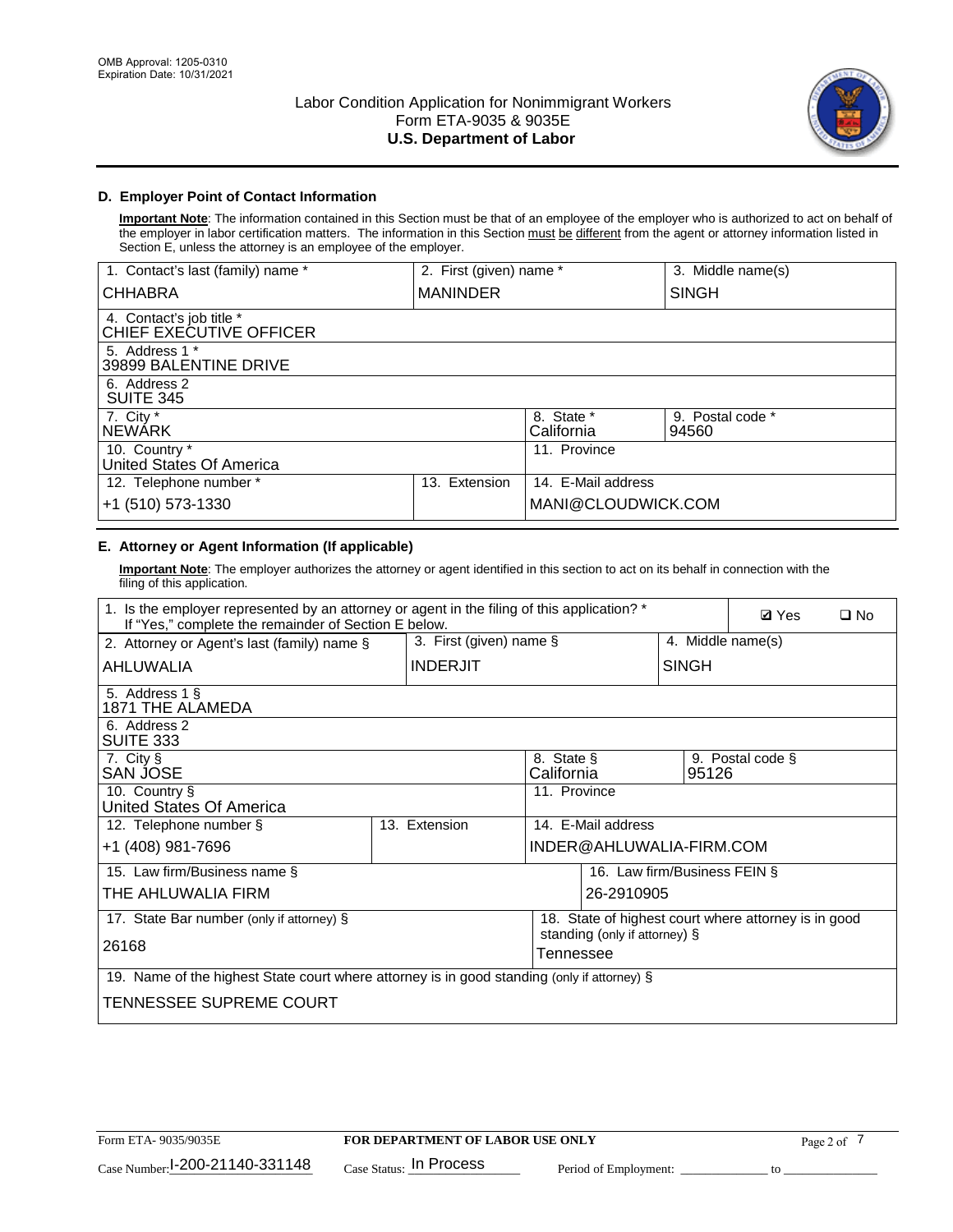

### **F. Employment and Wage Information**

**Important Note**: The employer must define the intended place(s) of employment with as much geographic specificity as possible. Each intended place(s) of employment listed below must be the worksite or physical location where the work will actually be performed and cannot be a P.O. Box. The employer must identify all intended places of employment, including those of short duration, on the LCA. 20 CFR 655.730(c)(5). If the employer is submitting this form non-electronically and the work is expected to be performed in more than one location, an attachment must be submitted in order to complete this section. An employer has the option to use either a single Form ETA-9035/9035E or multiple forms to disclose all intended places of employment. If the employer has more than ten (10) intended places of employment at the time of filing this application, the employer must file as many additional LCAs as are necessary to list all intended places of employment. See the form instructions for further information about identifying all intended places of employment.

### a.*Place of Employment Information* 1

|                                                                                                 | 1. Enter the estimated number of workers that will perform work at this place of employment under<br>the LCA.*                 |  | 1                            |                      |                          |             |  |  |
|-------------------------------------------------------------------------------------------------|--------------------------------------------------------------------------------------------------------------------------------|--|------------------------------|----------------------|--------------------------|-------------|--|--|
|                                                                                                 | 2. Indicate whether the worker(s) subject to this LCA will be placed with a secondary entity at this<br>place of employment. * |  |                              |                      | $\Box$ Yes               | <b>Z</b> No |  |  |
|                                                                                                 | 3. If "Yes" to question 2, provide the legal business name of the secondary entity. §                                          |  |                              |                      |                          |             |  |  |
|                                                                                                 |                                                                                                                                |  |                              |                      |                          |             |  |  |
|                                                                                                 | 4. Address 1 *<br><b>4415 NW CHANTICLEER DRIVE</b>                                                                             |  |                              |                      |                          |             |  |  |
|                                                                                                 | 5. Address 2<br><b>APARTMENT E-4</b>                                                                                           |  |                              |                      |                          |             |  |  |
|                                                                                                 | 6. City $*$<br>7. County *<br>Washington<br>PORTLAND                                                                           |  |                              |                      |                          |             |  |  |
| 8. State/District/Territory *<br>9. Postal code *                                               |                                                                                                                                |  |                              |                      |                          |             |  |  |
| 97229<br>Oregon<br>10. Wage Rate Paid to Nonimmigrant Workers *<br>10a. Per: (Choose only one)* |                                                                                                                                |  |                              |                      |                          |             |  |  |
|                                                                                                 | □ Hour □ Week □ Bi-Weekly □ Month 回 Year<br>From $\frac{1}{3}$ 125424 00 To: $\frac{1}{3}$<br>140000 00                        |  |                              |                      |                          |             |  |  |
|                                                                                                 | 11. Prevailing Wage Rate *                                                                                                     |  | 11a. Per: (Choose only one)* |                      |                          |             |  |  |
| 125424 00<br>□ Hour □ Week □ Bi-Weekly □ Month 回 Year<br>$\mathcal{S}$                          |                                                                                                                                |  |                              |                      |                          |             |  |  |
|                                                                                                 | Questions 12-14. Identify the source used for the prevailing wage (PW) (check and fully complete only one): *                  |  |                              |                      |                          |             |  |  |
| $\overline{12}$ .                                                                               | A Prevailing Wage Determination (PWD) issued by the Department of Labor                                                        |  |                              |                      | a. PWD tracking number § |             |  |  |
| 13.                                                                                             | A PW obtained independently from the Occupational Employment Statistics (OES) Program                                          |  |                              |                      |                          |             |  |  |
| $\blacktriangledown$                                                                            | a. Wage Level (check one): §                                                                                                   |  |                              | b. Source Year §     |                          |             |  |  |
|                                                                                                 | $\Box$ II<br>D IV<br>$\square$ $\square$<br>$\Box$ N/A<br>⊓⊥                                                                   |  |                              | 7/1/2020 - 6/30/2021 |                          |             |  |  |
| 14.                                                                                             | A PW obtained using another legitimate source (other than OES) or an independent authoritative source                          |  |                              |                      |                          |             |  |  |
|                                                                                                 | a. Source Type (check one): §                                                                                                  |  |                              | b. Source Year §     |                          |             |  |  |
|                                                                                                 | $\Box$ CBA<br>$\Box$ DBA<br>$\square$ SCA<br>$\Box$ Other/ PW Survey                                                           |  |                              |                      |                          |             |  |  |
|                                                                                                 | c. If responded "Other/ PW Survey" in question 14.a, enter the name of the survey producer or publisher §                      |  |                              |                      |                          |             |  |  |
|                                                                                                 | d. If responded "Other/ PW Survey" in question 14.a, enter the title or name of the PW survey §                                |  |                              |                      |                          |             |  |  |
|                                                                                                 |                                                                                                                                |  |                              |                      |                          |             |  |  |
|                                                                                                 |                                                                                                                                |  |                              |                      |                          |             |  |  |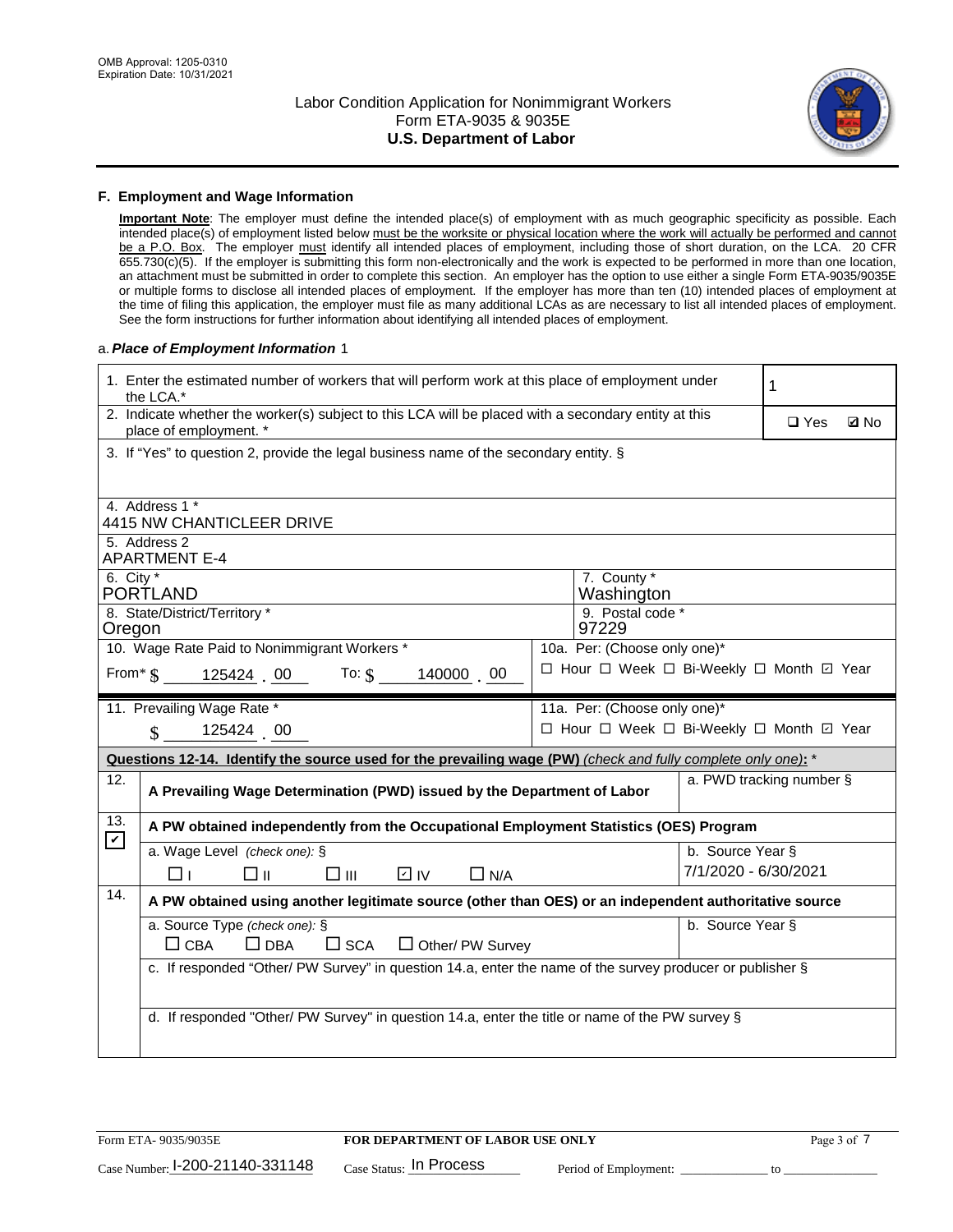

# **G. Employer Labor Condition Statements**

! *Important Note:* In order for your application to be processed, you MUST read Section G of the Form ETA-9035CP - General Instructions for the 9035 & 9035E under the heading "Employer Labor Condition Statements" and agree to all four (4) labor condition statements summarized below:

- (1) **Wages:** The employer shall pay nonimmigrant workers at least the prevailing wage or the employer's actual wage, whichever is higher, and pay for non-productive time. The employer shall offer nonimmigrant workers benefits and eligibility for benefits provided as compensation for services on the same basis as the employer offers to U.S. workers. The employer shall not make deductions to recoup a business expense(s) of the employer including attorney fees and other costs connected to the performance of H-1B, H-1B1, or E-3 program functions which are required to be performed by the employer. This includes expenses related to the preparation and filing of this LCA and related visa petition information. 20 CFR 655.731;
- (2) **Working Conditions:** The employer shall provide working conditions for nonimmigrants which will not adversely affect the working conditions of workers similarly employed. The employer's obligation regarding working conditions shall extend for the duration of the validity period of the certified LCA or the period during which the worker(s) working pursuant to this LCA is employed by the employer, whichever is longer. 20 CFR 655.732;
- (3) **Strike, Lockout, or Work Stoppage:** At the time of filing this LCA, the employer is not involved in a strike, lockout, or work stoppage in the course of a labor dispute in the occupational classification in the area(s) of intended employment. The employer will notify the Department of Labor within 3 days of the occurrence of a strike or lockout in the occupation, and in that event the LCA will not be used to support a petition filing with the U.S. Citizenship and Immigration Services (USCIS) until the DOL Employment and Training Administration (ETA) determines that the strike or lockout has ended. 20 CFR 655.733; and
- (4) **Notice:** Notice of the LCA filing was provided no more than 30 days before the filing of this LCA or will be provided on the day this LCA is filed to the bargaining representative in the occupation and area of intended employment, or if there is no bargaining representative, to workers in the occupation at the place(s) of employment either by electronic or physical posting. This notice was or will be posted for a total period of 10 days, except that if employees are provided individual direct notice by e-mail, notification need only be given once. A copy of the notice documentation will be maintained in the employer's public access file. A copy of this LCA will be provided to each nonimmigrant worker employed pursuant to the LCA. The employer shall, no later than the date the worker(s) report to work at the place(s) of employment, provide a signed copy of the certified LCA to the worker(s) working pursuant to this LCA. 20 CFR 655.734.

1. **I have read and agree to** Labor Condition Statements 1, 2, 3, and 4 above and as fully explained in Section G of the Form ETA-9035CP – General Instructions for the 9035 & 9035E and the Department's regulations at 20 CFR 655 Subpart H. \*

**Ø**Yes ロNo

## **H. Additional Employer Labor Condition Statements –H-1B Employers ONLY**

!**Important Note***:* In order for your H-1B application to be processed, you MUST read Section H – Subsection 1 of the Form ETA 9035CP – General Instructions for the 9035 & 9035E under the heading "Additional Employer Labor Condition Statements" and answer the questions below.

#### *a. Subsection 1*

| 1. At the time of filing this LCA, is the employer H-1B dependent? §                                                                                                                                                                           | ⊡ Yes                                                                                               | $\square$ No |              |  |  |  |
|------------------------------------------------------------------------------------------------------------------------------------------------------------------------------------------------------------------------------------------------|-----------------------------------------------------------------------------------------------------|--------------|--------------|--|--|--|
| 2. At the time of filing this LCA, is the employer a willful violator? $\S$                                                                                                                                                                    | $\Box$ Yes                                                                                          | ⊡ No         |              |  |  |  |
| 3. If "Yes" is marked in questions H.1 and/or H.2, you must answer "Yes" or "No" regarding<br>whether the employer will use this application ONLY to support H-1B petitions or extensions of<br>status for exempt H-1B nonimmigrant workers? § | <b>☑</b> Yes                                                                                        | $\Box$ No    |              |  |  |  |
| 4. If "Yes" is marked in question H.3, identify the statutory basis for the<br>exemption of the H-1B nonimmigrant workers associated with this<br>LCA. §                                                                                       | ■ \$60,000 or higher annual wage<br>□ Master's Degree or higher in related specialty<br>$\Box$ Both |              |              |  |  |  |
| H-1B Dependent or Willful Violator Employers -Master's Degree or Higher Exemptions ONLY                                                                                                                                                        |                                                                                                     |              |              |  |  |  |
| 5. Indicate whether a completed Appendix A is attached to this LCA covering any H-1B<br>nonimmigrant worker for whom the statutory exemption will be based <b>ONLY</b> on attainment of a<br>Master's Degree or higher in related specialty. § | $\Box$ Yes                                                                                          | ⊡ No         | <b>Q</b> N/A |  |  |  |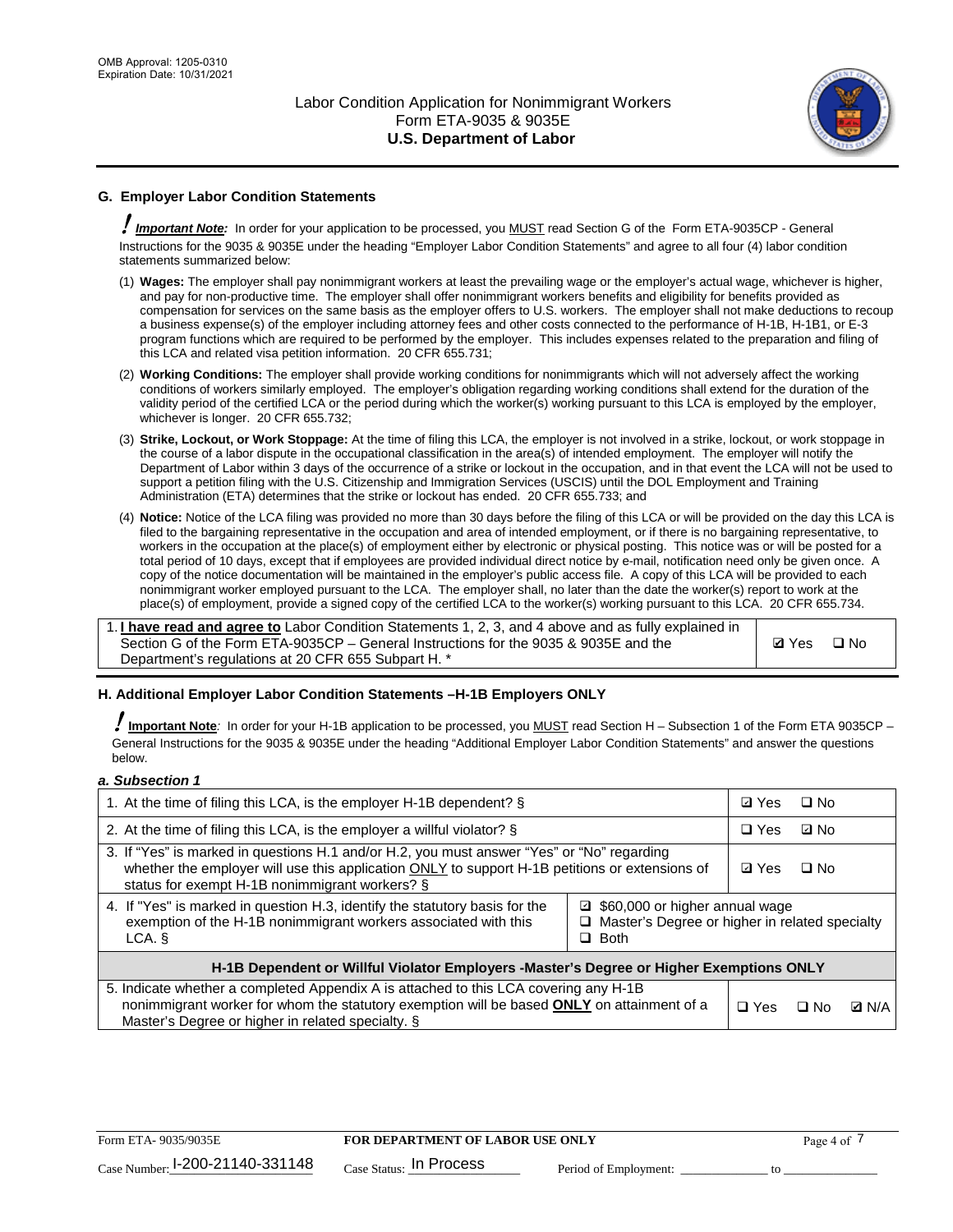

**If you marked "Yes" to questions H.a.1 (H-1B dependent) and/or H.a.2 (H-1B willful violator) and "No" to question H.a.3 (exempt H-1B nonimmigrant workers), you MUST read Section H – Subsection 2 of the Form ETA 9035CP – General Instructions for the 9035 & 9035E under the heading "Additional Employer Labor Condition Statements" and indicate your agreement to all three (3) additional statements summarized below.**

### *b. Subsection 2*

- A. **Displacement:** An H-1B dependent or willful violator employer is prohibited from displacing a U.S. worker in its own workforce within the period beginning 90 days before and ending 90 days after the date of filing of the visa petition. 20 CFR 655.738(c);
- B. **Secondary Displacement:** An H-1B dependent or willful violator employer is prohibited from placing an H-1B nonimmigrant worker(s) with another/secondary employer where there are indicia of an employment relationship between the nonimmigrant worker(s) and that other/secondary employer (thus possibly affecting the jobs of U.S. workers employed by that other employer), unless and until the employer subject to this LCA makes the inquiries and/or receives the information set forth in 20 CFR 655.738(d)(5) concerning that other/secondary employer's displacement of similarly employed U.S. workers in its workforce within the period beginning 90 days before and ending 90 days after the date of such placement. 20 CFR 655.738(d). Even if the required inquiry of the secondary employer is made, the H-1B dependent or willful violator employer will be subject to a finding of a violation of the secondary displacement prohibition if the secondary employer, in fact, displaces any U.S. worker(s) during the applicable time period; and
- C. **Recruitment and Hiring:** Prior to filing this LCA or any petition or request for extension of status for nonimmigrant worker(s) supported by this LCA, the H-1B dependent or willful violator employer must take good faith steps to recruit U.S. workers for the job(s) using procedures that meet industry-wide standards and offer compensation that is at least as great as the required wage to be paid to the nonimmigrant worker(s) pursuant to 20 CFR 655.731(a). The employer must offer the job(s) to any U.S. worker who applies and is equally or better qualified for the job than the nonimmigrant worker. 20 CFR 655.739.

| 6. I have read and agree to Additional Employer Labor Condition Statements A, B, and C above and |       |           |
|--------------------------------------------------------------------------------------------------|-------|-----------|
| as fully explained in Section H – Subsections 1 and 2 of the Form ETA 9035CP – General           | □ Yes | $\Box$ No |
| Instructions for the 9035 & 9035E and the Department's regulations at 20 CFR 655 Subpart H. §    |       |           |

## **I. Public Disclosure Information**

! **Important Note***:* You must select one or both of the options listed in this Section.

| 1. Public disclosure information in the United States will be kept at: * |  |  |  |  |  |  |  |
|--------------------------------------------------------------------------|--|--|--|--|--|--|--|
|--------------------------------------------------------------------------|--|--|--|--|--|--|--|

**sqrt** Employer's principal place of business □ Place of employment

## **J. Notice of Obligations**

A. Upon receipt of the certified LCA, the employer must take the following actions:

- o Print and sign a hard copy of the LCA if filing electronically (20 CFR 655.730(c)(3));<br>
Maintain the original signed and certified LCA in the employer's files (20 CFR 655.7
- Maintain the original signed and certified LCA in the employer's files (20 CFR 655.705(c)(2); 20 CFR 655.730(c)(3); and 20 CFR 655.760); and
- o Make a copy of the LCA, as well as necessary supporting documentation required by the Department of Labor regulations, available for public examination in a public access file at the employer's principal place of business in the U.S. or at the place of employment within one working day after the date on which the LCA is filed with the Department of Labor (20 CFR 655.705(c)(2) and 20 CFR 655.760).
- B. The employer must develop sufficient documentation to meet its burden of proof with respect to the validity of the statements made in its LCA and the accuracy of information provided, in the event that such statement or information is challenged (20 CFR 655.705(c)(5) and 20 CFR 655.700(d)(4)(iv)).
- C. The employer must make this LCA, supporting documentation, and other records available to officials of the Department of Labor upon request during any investigation under the Immigration and Nationality Act (20 CFR 655.760 and 20 CFR Subpart I).

*I declare under penalty of perjury that I have read and reviewed this application and that to the best of my knowledge, the*  information contained therein is true and accurate. I understand that to knowingly furnish materially false information in the *preparation of this form and any supplement thereto or to aid, abet, or counsel another to do so is a federal offense punishable by fines, imprisonment, or both (18 U.S.C. 2, 1001,1546,1621).*

| 1. Last (family) name of hiring or designated official *<br><b>CHHABRA</b> |                                         | <b>MANINDER</b> |                       | 2. First (given) name of hiring or designated official * | S  | 3. Middle initial § |
|----------------------------------------------------------------------------|-----------------------------------------|-----------------|-----------------------|----------------------------------------------------------|----|---------------------|
| 4. Hiring or designated official title *<br>CHIEF EXECUTIVE OFFICER        |                                         |                 |                       |                                                          |    |                     |
| 5. Signature *                                                             |                                         |                 |                       | 6. Date signed *                                         |    |                     |
|                                                                            |                                         |                 |                       |                                                          |    |                     |
| Form ETA-9035/9035E                                                        | <b>FOR DEPARTMENT OF LABOR USE ONLY</b> |                 |                       |                                                          |    | Page 5 of 7         |
| Case Number: 1-200-21140-331148                                            | Case Status: In Process                 |                 | Period of Employment: |                                                          | tΩ |                     |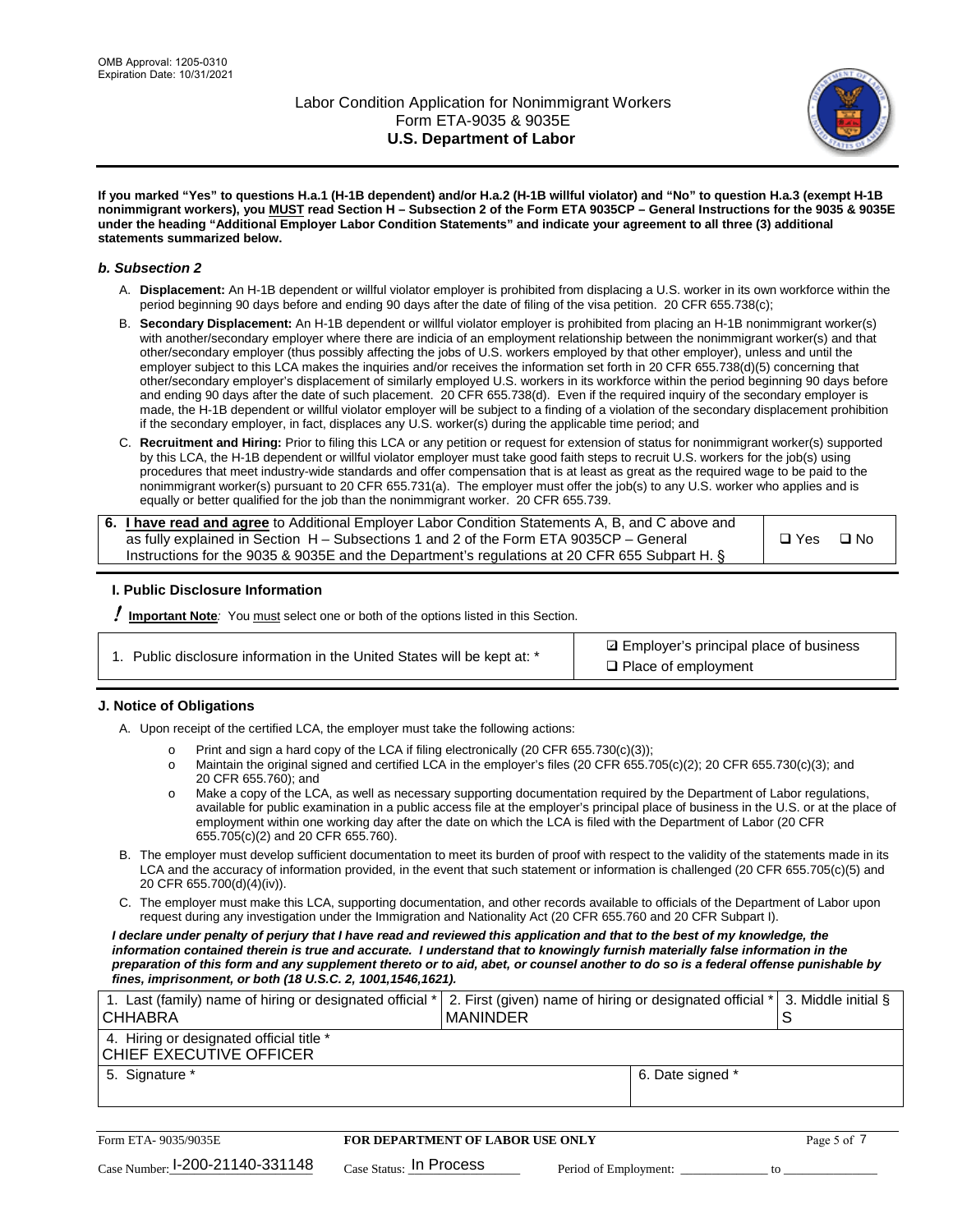

## **K. LCA Preparer**

**Important Note**: Complete this section if the preparer of this LCA is a person other than the one identified in either Section D (employer point of contact) or E (attorney or agent) of this application.

| 1. Last (family) name $\S$                                                                             | 2. First (given) name §                                                                                                                                                                                                        |                                  | 3. Middle initial |
|--------------------------------------------------------------------------------------------------------|--------------------------------------------------------------------------------------------------------------------------------------------------------------------------------------------------------------------------------|----------------------------------|-------------------|
| <b>AHLUWALIA</b>                                                                                       | <b>INDERJIT</b>                                                                                                                                                                                                                |                                  | S                 |
| 4. Firm/Business name §                                                                                |                                                                                                                                                                                                                                |                                  |                   |
| THE AHLUWALIA FIRM                                                                                     |                                                                                                                                                                                                                                |                                  |                   |
| 5. E-Mail address §<br>INDER@AHLUWALIA-FIRM.COM                                                        |                                                                                                                                                                                                                                |                                  |                   |
| L. U.S. Government Agency Use (ONLY)                                                                   |                                                                                                                                                                                                                                |                                  |                   |
| By virtue of the signature below, the Department of Labor hereby acknowledges the following:           |                                                                                                                                                                                                                                |                                  |                   |
| This certification is valid from This certification                                                    | to the contract of the contract of the contract of the contract of the contract of the contract of the contract of the contract of the contract of the contract of the contract of the contract of the contract of the contrac |                                  |                   |
| Department of Labor, Office of Foreign Labor Certification                                             |                                                                                                                                                                                                                                | Certification Date (date signed) |                   |
| I-200-21140-331148                                                                                     |                                                                                                                                                                                                                                | In Process                       |                   |
| Case number                                                                                            |                                                                                                                                                                                                                                | Case Status                      |                   |
| The Department of Labor is not the quaranter of the esquraque truthfulness argology of a pertified LCA |                                                                                                                                                                                                                                |                                  |                   |

*The Department of Labor is not the guarantor of the accuracy, truthfulness, or adequacy of a certified LCA.*

## **M. Signature Notification and Complaints**

The signatures and dates signed on this form will not be filled out when electronically submitting to the Department of Labor for processing, but **MUST** be complete when submitting non-electronically. If the application is submitted electronically, any resulting certification **MUST** be signed *immediately upon receipt* from DOL before it can be submitted to USCIS for final processing.

Complaints alleging misrepresentation of material facts in the LCA and/or failure to comply with the terms of the LCA may be filed using the WH-4 Form with any office of the Wage and Hour Division, U.S. Department of Labor. A listing of the Wage and Hour Division offices can be obtained at www.dol.gov/whd. Complaints alleging failure to offer employment to an equally or better qualified U.S. worker, or an employer's misrepresentation regarding such offer(s) of employment, may be filed with the U.S. Department of Justice, Civil Rights Division, Immigrant and Employee Rights Section, 950 Pennsylvania Avenue, NW, # IER, NYA 9000, Washington, DC, 20530, and additional information can be obtained at www.justice.gov. Please note that complaints should be filed with the Civil Rights Division, Immigrant and Employee Rights Section at the Department of Justice only if the violation is by an employer who is H-1B dependent or a willful violator as defined in 20 CFR 655.710(b) and 655.734(a)(1)(ii).

## **N. OMB Paperwork Reduction Act** *(1205-0310)*

These reporting instructions have been approved under the Paperwork Reduction Act of 1995. Persons are not required to respond to this collection of information unless it displays a currently valid OMB control number. Your response is required to receive the benefit of consideration of your application. (Immigration and Nationality Act, Section 212(n) and (t) and 214(c)). Public reporting burden for this collection of information, which is to assist with program management and to meet Congressional and statutory requirements, is estimated to average 75 minutes per response, including the time to review instructions, search existing data sources, gather and maintain the data needed, and complete and review the collection of information.

Send comments regarding this burden estimate or any other aspect of this collection of information, including suggestions for reducing this burden, to the U.S. Department of Labor, Employment and Training Administration, Office of Foreign Labor Certification, 200 Constitution Ave., NW, Box PPII 12-200, Washington, DC, 20210. (Paperwork Reduction Project OMB 1205-0310.) **Do NOT send the completed application to this address.**

| Form ETA-9035/9035E               | <b>FOR DEPARTMENT OF LABOR USE ONLY</b> |                       | Page 6 of |
|-----------------------------------|-----------------------------------------|-----------------------|-----------|
| Case Number: $1-200-21140-331148$ | $_{\text{Case Status:}}$ In Process     | Period of Employment: |           |